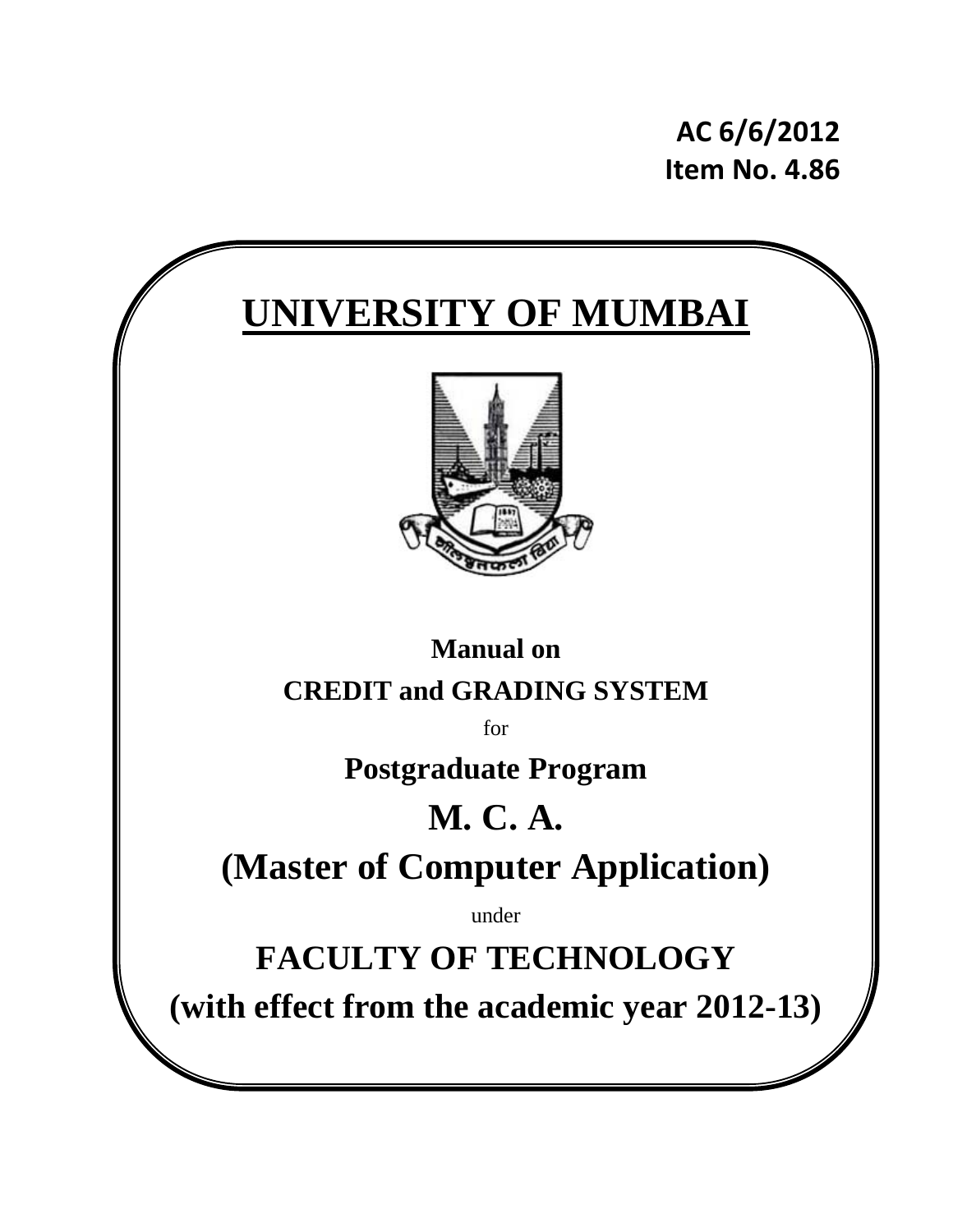#### **1 Introduction**

#### **1.1 Recommendations of National Regulatory Authorities**

**The University Grants Commission (UGC),** the **National Assessment andAccreditation Council (NAAC),** the **Distance Education Council (DEC)** and even the**National Knowledge Commission (NKC)** have time and again come out with recommendations for improving the quality and effectiveness of Higher education provisions in the country. The ministry of Human Resource Development at the Central level and the Ministry of Higher & Technical Education, Govt. of Maharashtra have also repeatedly stressed on the need for universities to pay prompt attention to improve the quality of education.

An important concern voiced more strongly in recent times, is the need to develop a Choice-Based Credit System (CBCS) in tune with global trends and the adoption of a sound grading system for reflecting learner performance. To quote Shri S. K. Tripathi, former Secretary, Dept. of Secondary and Higher Education, Ministry of Human Resource Development, Govt. of India, "...... *The demand for socially relevant, economically productive, globally competitive, culturally sustaining and individually satisfying programmes that cater to the needs of the present times is fast growing. The constraints of pursuing programmes and participation in pre-determined combination of Courses pose rigidities not in keeping with the demands of the changing times…. There is a need for a fully convertible credit-based system acceptable to other universities.* 

**Recommendation of the UGC** in its *Action Plan for Academic and Administrative Reforms*  (Ref. UGC letters January 2008; March 2009) "……. *Curricular flexibility and learners' mobility is an issue that warrants our urgent attention. These can be addressed by introducing credit based courses and credit accumulation. In order to provide with some degree of flexibility to learners, we need to provide flexibility in course selection and also a minimum as well as a maximum permissible span of time in which a course can be completed by a learner... The Choice-Based Credit System (CBCS) imminently fits into the emerging socioeconomic milieu, and could effectively respond to the educational and occupational aspirations of the upcoming generations. In view of this, institutions of higher education in India would do well to invest thought and resources into introducing CBCS. Aided by modern communication and information technology, CBCS has a high probability to be operationalised efficiently and effectively elevating learners, institutions and higher education system in the country to newer heights…".*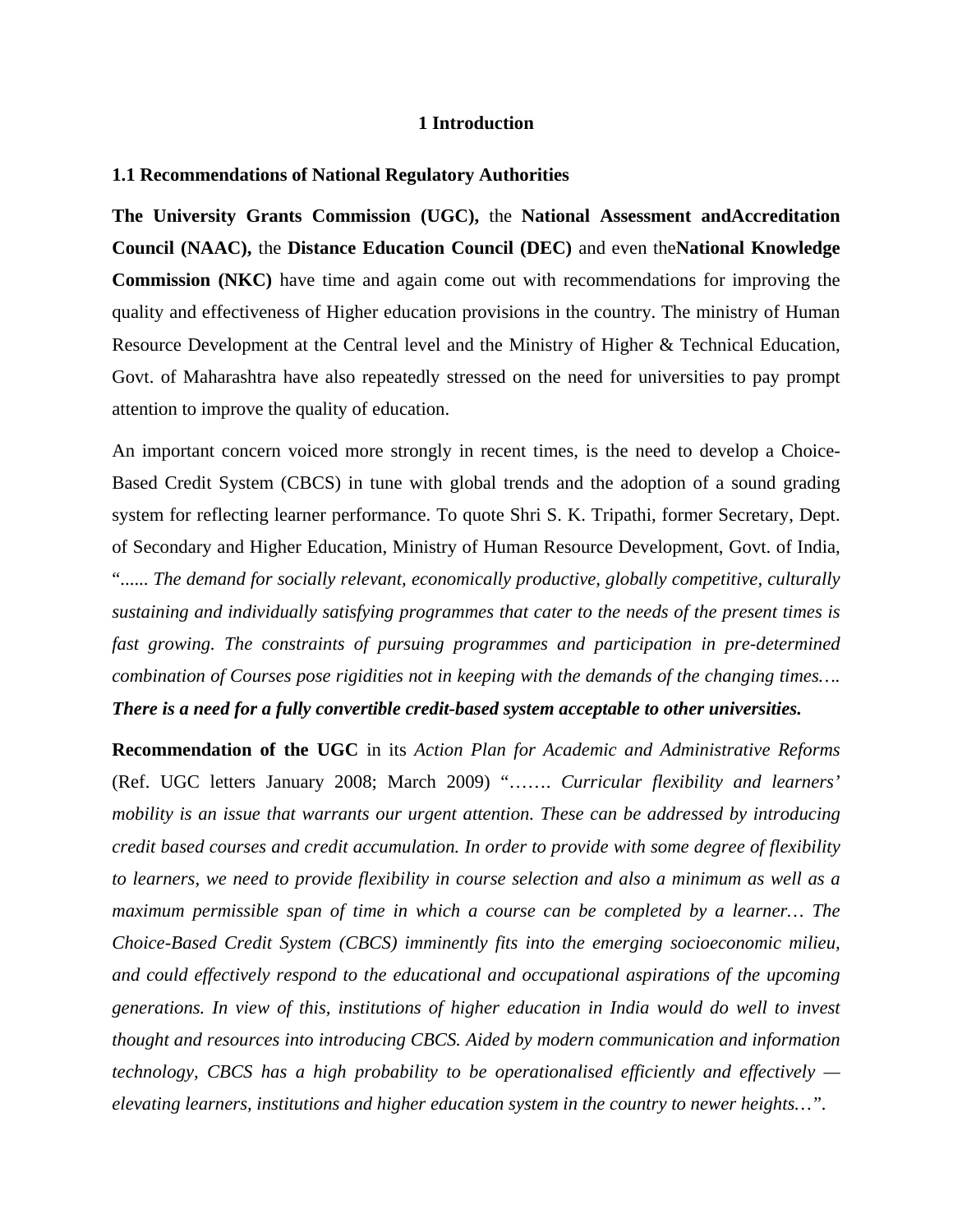**T**he **National Knowledge Commission (NKC)** under the chairmanship of Mr. Sam Pitroda, in its report to the Prime Minister on 29th November 2006) has also reiterated the importance of higher education and the contribution it has made to economic development, social progress and political democracy in independent India. However, the Commission has also pointed out to a "serious cause for concern" at this juncture. According to Mr. Pitroda, " ….*it is important for us to recognize that there is a quiet crisis in higher education in India which runs deep. And the time has come to address this crisis in a systematic, forthright manner. …. There is a need for a transition to a course credit system where degrees are granted on the basis of completing a requisite number of credits from different courses, which provides learners with choices….* 

#### **1.2 Rationale for introduction of Credit and Grading System**

The UGC while outlining the several unique features of the Choice-Based Credit System (CBCS) has, in fact, given in a nutshell, the rationale for its introduction. Among the features highlighted by the UGC are: *Enhanced learning opportunities, ability to match learners' scholastic needs and aspirations, inter-institution transferability of learners (following the completion of a semester), part-completion of an academic programme in the institution of enrolment and part-completion in a specialized (and recognized) institution,improvement in educational quality and excellence, flexibility for working learners to complete the programme over an extended period of time, standardization and comparability of educational programmes across the country, etc.* 

This credit and grading based system enables a much-required shift in focus from teacher-centric to learner-centric education since the workload estimated is based on the investment of time in learning, not in teaching. It also focuses on continuous evaluation which will enhance the quality of education. It can be concluded from the above discussion that it is very much essential to implement the credit and grading based higher education in India. University of Mumbai has taken a lead in implementing the system through its affiliated Institutes. In this regard it is very much essential to train and educate the faculty and staff in the new approach of education system for successful implementation. The essential information is made easily accessible through this manual. Course credit structure, examination/assessment and grading are mainly focused aspects of this manual and discussed in subsequent chapters.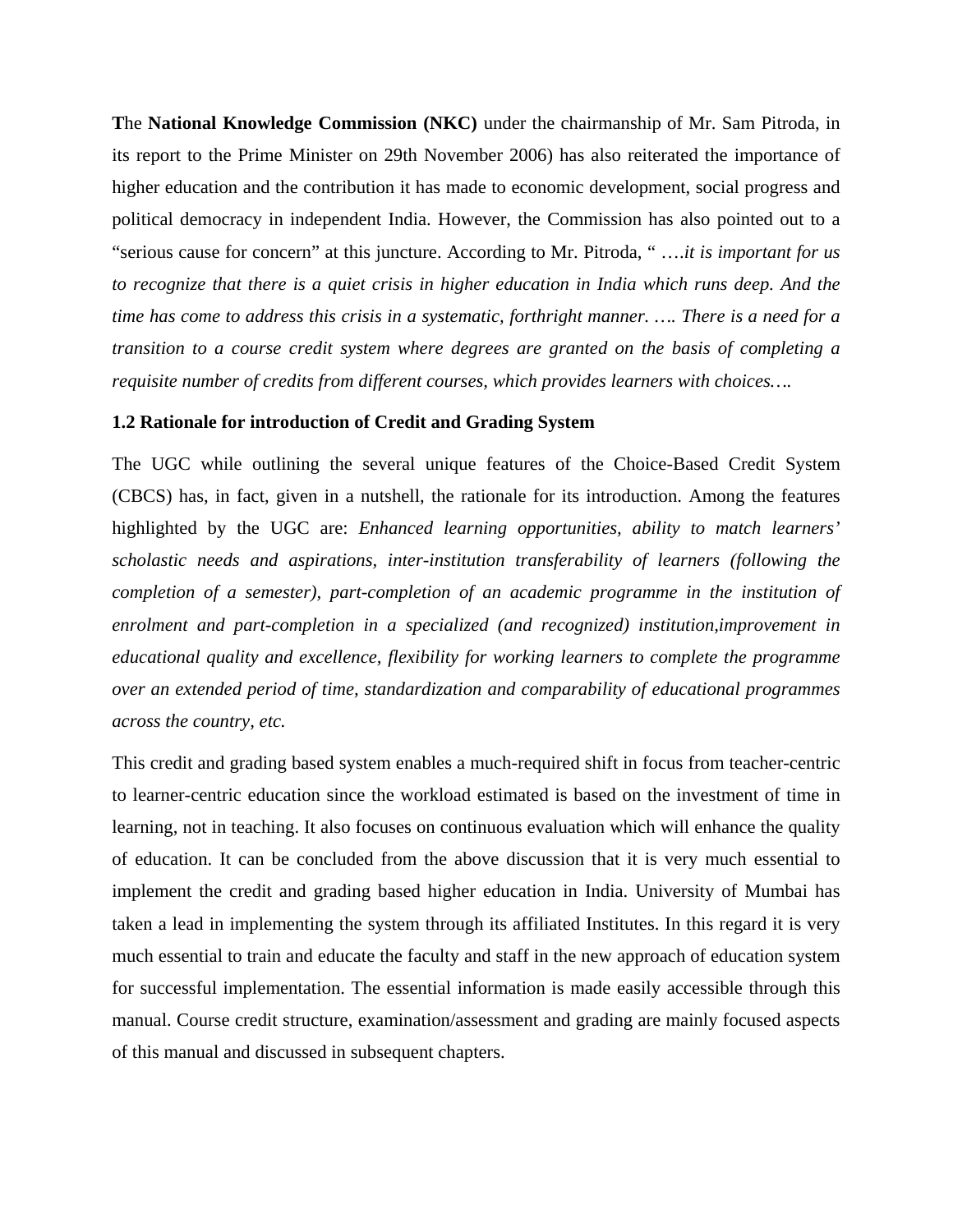#### **2. COURSE CREDIT STRUCTURE**

As the requirements for a particular degree (undergraduate or postgraduate), a certain quantum of academic work measured in terms of credits is laid down in general. Every semester by satisfactorily clearing courses/other academic activities a learner earns credits. The amount of credit associated with a course is dependent upon the number of hours of instructions per week in that course. Similarly the credit associated with any of the other activities is dependent upon the quantum of work expected to be put in for each of the other activity per week.

#### **2.1 Credit Assignment**

#### **2.1.1 Theory and Laboratory Courses:**

Courses are broadly classified as *Theory courses* and *Laboratory Courses.* Theory courses consist of lecture (**L**) and /or tutorial (**T**) hours, but may have attached practical (**P**) hours in special cases. Laboratory courses consist of practical hours, but may have attached tutorial hours in special cases. Credit (**C**) for a course is dependent on the number of hours of instructions per week in that course, and is obtained by using a multiplier of one (**1**) for lecture and tutorial hours, and a multiplier of half (**1/2**) for laboratory hours. Thus, for example, a theory course having **four** lectures and **one** tutorial per week throughout the semester carries a credit of **5**. Similarly, a laboratory course having **two** laboratory hours per week throughout semester carries acredit of **1**.

For example –

| <b>Theory course</b> |  |  | <b>Laboratory course</b> |  |  |  |  |
|----------------------|--|--|--------------------------|--|--|--|--|
|                      |  |  |                          |  |  |  |  |
|                      |  |  |                          |  |  |  |  |

#### **2.1.2 Seminars**

The program may prescribe Seminar as a requirement for the MCA. Seminar is a course where in under the guidance of a faculty member a learner is expected to do an in-depth study in a specialized area by doing survey of published technical literature, understanding different aspects of the problem. While doing this, the learner is expected to critically analyze works of various authors/researchers, learn the investigation methodologies, study concepts, techniques and the results presented in these papers, and present a seminar. It is mandatory to give a seminar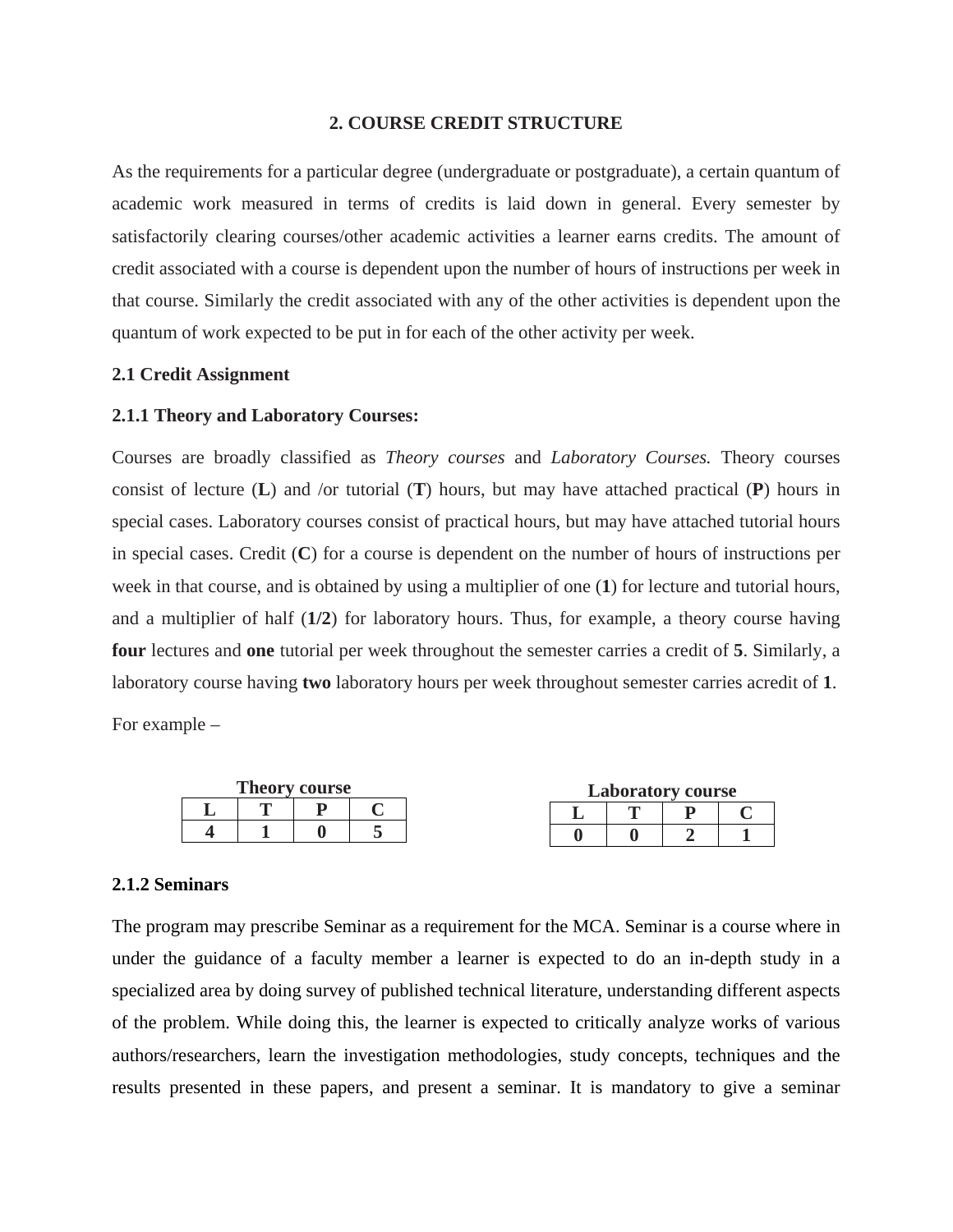presentation before a panel constituted for the purpose as mentioned in syllabus/curriculum manual of respective programme. Seminars typically carry **1 credit**.

#### **2.1.3 Projects/ Presentations:**

#### **MCA Project:**

A Project as a requirement for the MCA degree, wherein under the guidance of a faculty member, a group of not more than four learners in the sixth semester, is required to do some innovative work with the application of knowledge gained while learning various courses in the earlier years. The student is expected to do an exploratory work and study of latest methods and technologies, software engineering methodologies and project development practices used by IT and non – IT Industries. They work out a Project plan and carry it out through development cycles and experimentation and/or modeling / computation/ testing. Through the Project work the learner has to exhibit skills for design, analysis, coding, debugging, testing and synthesis.

These Projects will be offered as **Project – I, Project – II and Project – III**.

**Project – I** and **II** are mini projects based on **open source technologies** assigned by the faculty supervisor / mentor; which student will do for **30 days (one month)** at the end of the **second semester and fourth semester respectively** from 1<sup>st</sup> June to 30<sup>th</sup> June and its evaluation will be done in the **third semester and fifth semester respectively**. It will **carry 2 credits each.**

**Project – III** is an **Internship project performed in Industry,** which student will do for **150 days (five months)** in the **sixth semester** from **1st January to 31st May**. It will carry **15 credits.**

#### **2.2 Minimum Credit Requirements**

The minimum credit required for award of a MCA degree is **150** {  $\text{Sem}$   $(I + II)$   $(26+26=52)$ } + **[Sem (III + IV)**  $(26+26+2=55)$ **] + [Sem (V + VI)**  $(26 + 15 + 2+1=45)$ **]** }. This is normally divided into Theory courses, tutorials, laboratory courses, seminars and projects in duration of six semesters. The credits are distributed semester wise as shown in the structure and syllabus manual of the programme. Courses generally progress in sequences, building competencies and their positioning indicates certain academic maturity on the part of the learners. Learners are expected to follow the semester wise schedule of courses given in the syllabus manual of respective programmes.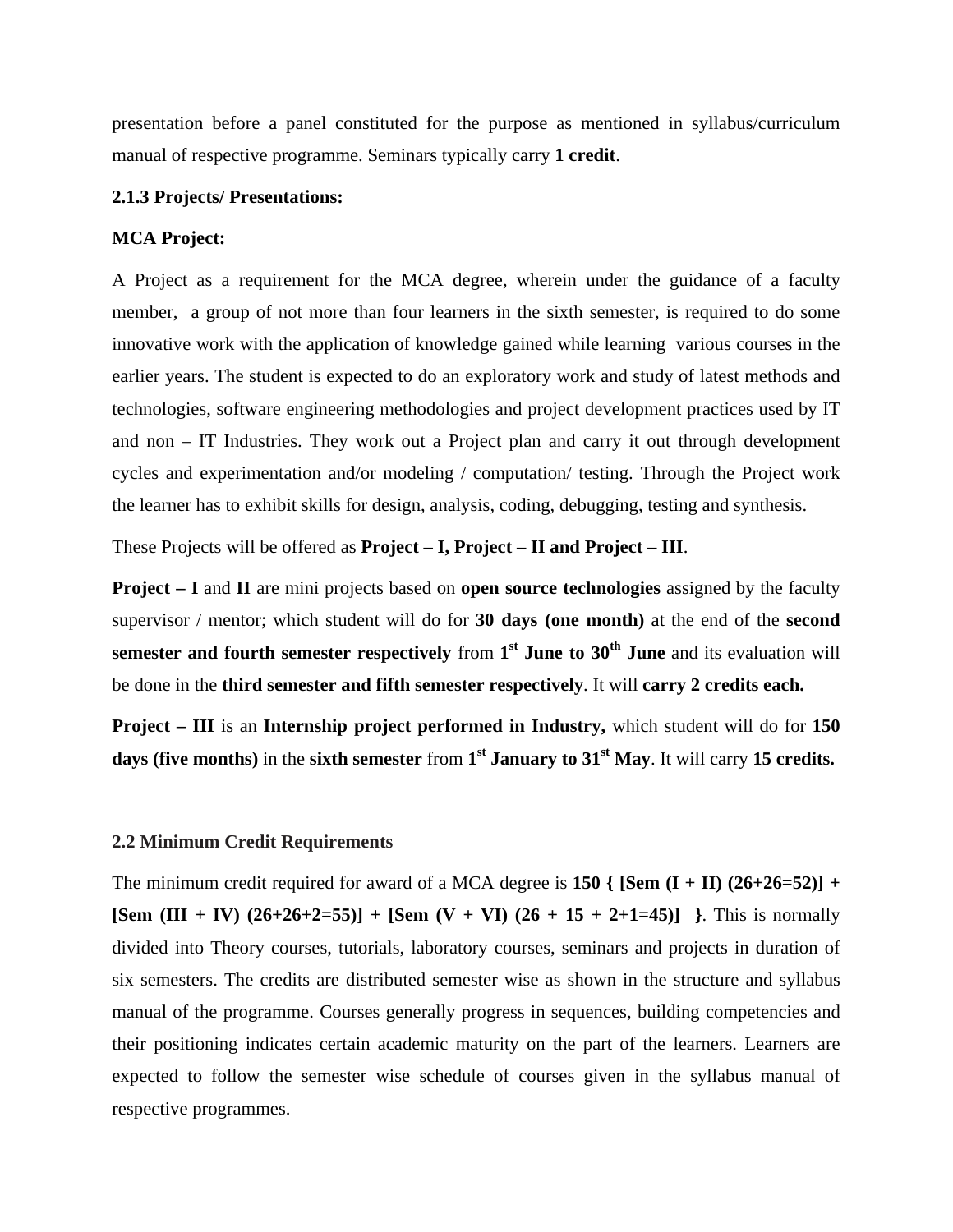#### **2.3 Course/Subject codes**

**M. C. A. Programme:** In the syllabus manual of the programme of MCA, subject code is assigned for each course. The subject code consists of six to seven digits. First two digits (letters) indicate the program of a particular discipline, next digit (letter) indicates course is either core/compulsory or elective or laboratory or seminar or Dissertation/Project. A fourth digit (number) indicates semester of a program and fifth and sixth digit (number) indicates serial number of course. A seventh digit (number) is only applicable for elective course which indicates the serial number of elective course in that group.

For example -

| Core/compulsory | Elective course | Laboratory | Seminar | Dissertation |
|-----------------|-----------------|------------|---------|--------------|
| course          |                 | course     |         |              |
| **C101          | **E101          | **L101     | **S301  | **D401       |
|                 |                 |            |         |              |

Where,

| First two digit (letters)          | $**$ | $:$ indicates program name $(CA)$                       |
|------------------------------------|------|---------------------------------------------------------|
| Third digit (letter)<br>C          |      | : indicates Core/Compulsory course;                     |
|                                    | E    | : indicates Elective course                             |
|                                    | L    | : indicates laboratory course;                          |
|                                    | S    | : indicates Seminar                                     |
|                                    | D    | : indicates Dissertation                                |
| Fourth digit (number) $1/3/4$      |      | : indicates semester in which that course to be studied |
| Fifth and sixth digit (numbers) 01 |      | : indicates serial number of course                     |
| Seventh digit (number) $1/2/3/4$   |      | : indicates serial number of elective course in a group |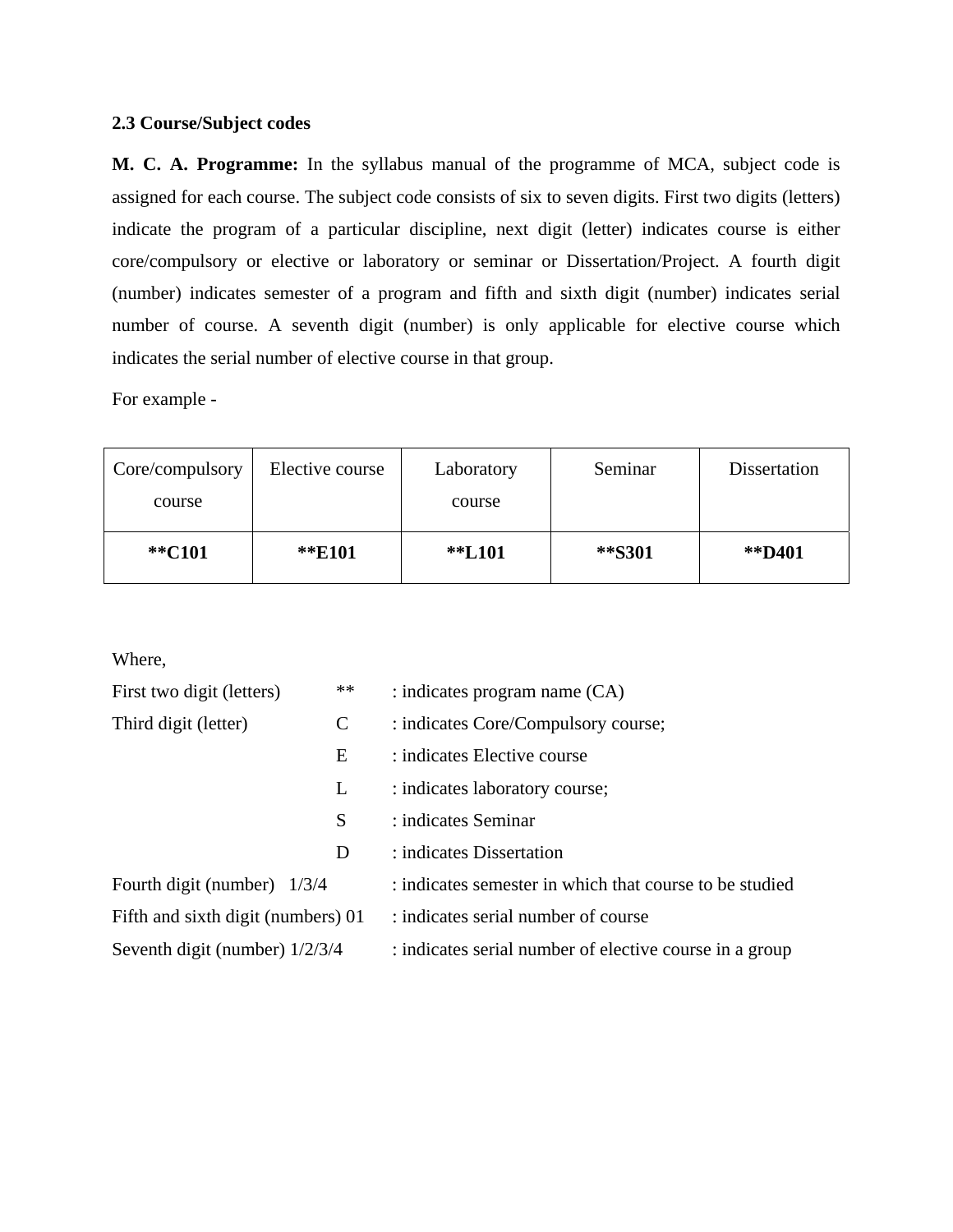#### **3. EXAMINATION / ASSESSMENT AND GRADING**

Semester wise performance assessment of every registered learner is to be carried out through various modes of examinations. These include Internal Assessment and End Semester Examination. Internal Assessment includes class tests, home assignments based on live problems, course projects either in a group or individually. The modes of evaluation and distribution of weightage for each of the assessments is given in the syllabus manual of the programme. Normally weightage of Internal Assessment and End Semester Examinationis 20 and 80 percentage respectively in theory courses. In laboratory courses continuous assessment should be carried out and appropriate weightage should be given to each practical/ assignment/ course project and proper record of the same to be preserved by the concerned faculty for the purpose of inspection as and when required.

#### **3.1 Attendance**

Attendance for all Theory, Tutorial, Practical, Seminar and Project/ Dissertation is compulsory. As per the University ordinance 119, 75% attendance is compulsory for keeping the term.

#### **3.2 Modes of Assessment/Evaluation**

#### **3.2.1 Modes of Evaluation for Theory Courses**

Various modes of assessment used for rating learners' performance in a theory course include Internal Assessment and End Semester Examination. Relative weightage for Internal Assessment is typically 20 percent. This will consist of two test out of which one is compulsory class test and another is either a class test or assignment on live problems or course project in a group/individually.

The end semester examination will be held as per the university schedule and the relative weightage for this would be 80 percent. It is normally of 3 hours duration and will cover the full syllabus of the course. **The end semester examination is mandatory.** The **grade** for **theory courses** can be **awarded** only after **successfully completion** of both **Internal Assessment** and **End Semester Examination** of the respective course as per the curriculum manual of the respective programme**.**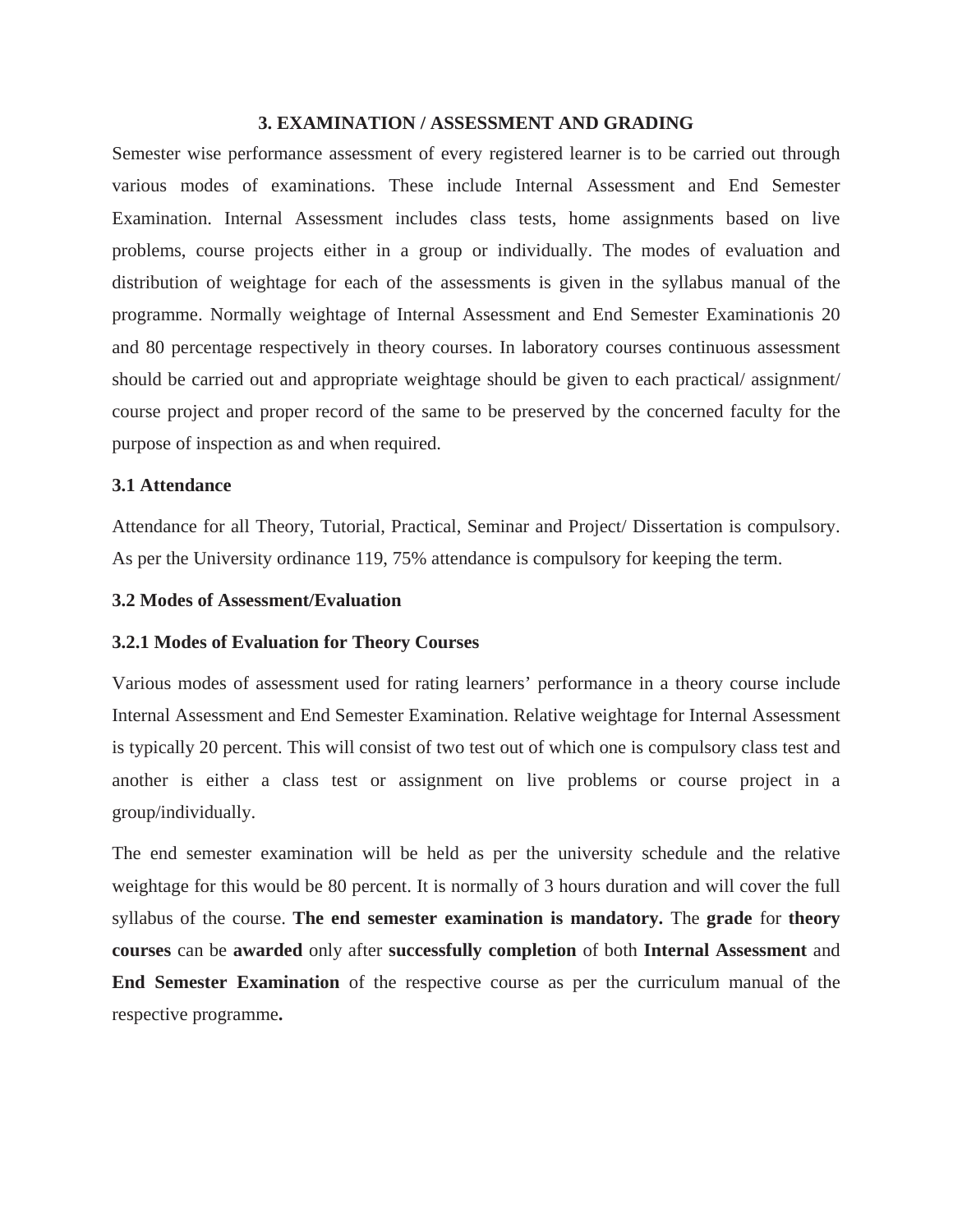#### **3.2.2 Modes of Evaluation for Laboratory Courses**

The assessment in a laboratory course will be based on regular supervision of the learner's work, her/his performance in viva-voce examinations, the quality of their work as prescribed through laboratory journals and an end semester test that contains performing an experiment if practical examination is mentioned. It is obligatory to maintain a laboratory journalas prescribed by the course instructor. Final submission/examination for laboratory courses will normally be held before the end semester examination (final theory examinations). The **grade** for **laboratory courses** can be awarded only after **successfully completion** of **Term Work, Practical and/or Oral** examination as per the curriculum manual of the programme.

#### **3.2.3 Modes of Evaluation for Seminars**

Seminars are evaluated based on a written report, and an oral presentation before a panel of examiners appointed by Head of Department/ Institute. The supervisor and/or co-supervisor, when involved, are part of the panel. The **grade** for **Seminar** can be awarded only after **successfully completion** of **Term Work** and **Oral Presentation** as per the curriculum manual of the programme. The evaluation of the seminars is completed before the commencement of the end semester examination.

#### **3.2.4 Modes of Evaluation for Projects**

 **MCA Project:** Project-I, Project-II and Project-III are separately graded, at the end of the respective semesters. These projects are supervised or guided, and need regular interaction (at least once a week) with the supervisor/guide. Project group has to submit a project report and defend it in front of a panel of examiners. Panel of examiners for Project-I and Project-II evaluation will be appointed by Head of Department/Institute, while as for Project-III evaluation will be conducted by pair of Internal and External examiners appointed by University. The dates for submission of reports, the dates for presentations are to be scheduled as per the guidelines of University and details of mode of assessment are given in the curriculum manual of the programme. Project is a part of term work; the project report will not be accepted if students fail to complete the project successfully. The **grade** for **Project** can be awarded only after **successfully completion** of **Term Work** and **Oral Presentation** as per the curriculum manual of the programme.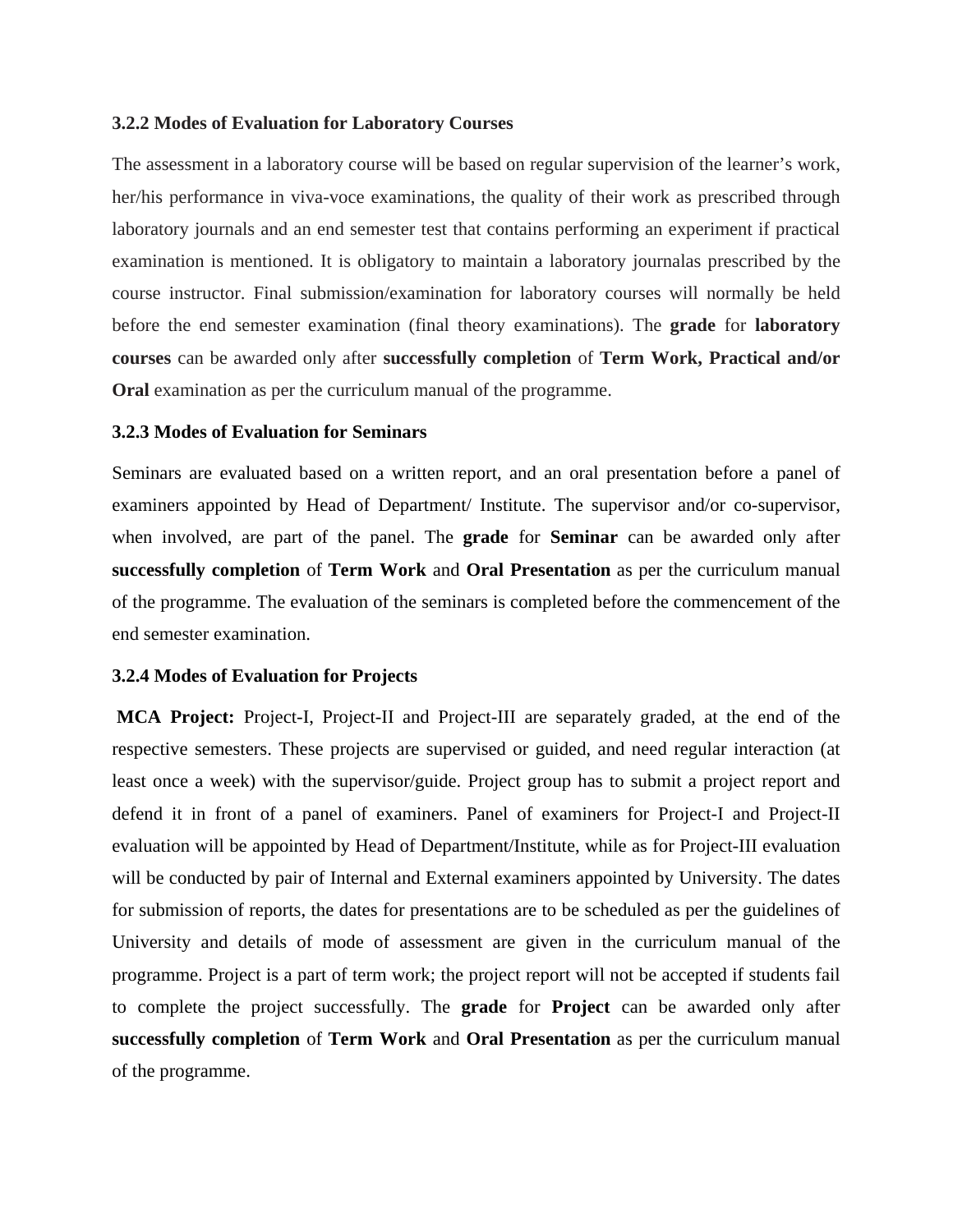#### **3.3 Grading of Performance**

#### **Letter Grade and Grade Point Allocation**

The credit and grading system will be effective from the academic year 2012-2013 for Faculty of Technology of University of Mumbai. In every course, based on the combined performance in all assessments in a particular semester as per the curriculum/syllabus, the student is awarded a letter grade. These letter grades not only indicate a qualitative assessment of the learner's performance but also carry a quantitative (numeric) equivalent called the Grade Point. The letter grades and their equivalent grade point applicable for **MCA** programm are given below:

A learner who remains **absent** in any form of **evaluation/examination, letter grade** allocated to him/her should be **AB** and corresponding **grade point** is **zero.** S/he should reappear for the said evaluation/examination in due course.

| Percentage of Marks Obtained Letter Grade Grade Points |                             |    | <b>Performance</b> |
|--------------------------------------------------------|-----------------------------|----|--------------------|
| 80.00 and above                                        |                             | 10 | Outstanding        |
| $75.00 - 79.99$                                        | А                           |    | Excellent          |
| $70.00 - 74.99$                                        | B                           | 8  | Very Good          |
| $60.00 - 69.99$                                        | $\mathcal{C}_{\mathcal{C}}$ |    | Good               |
| $55.00 - 59.99$                                        | D                           |    | Fair               |
| $50.00 - 54.99$                                        | E                           |    | Average            |
| $45.00 - 49.99$                                        | P                           |    | Pass               |
| Less than 45.00                                        | F                           |    | Fail               |

#### **3.4 SGPI/ CGPI Calculation**

#### **3.4.1 Semester Grade Performance Index (SGPI)**

The performance of a learner in a semester is indicated by a number called Semester Grade Performance Index (SGPI). The SGPI is the weighted average of the grade points obtained in all the courses by the learner during the semester. For example, if a learner passes five courses (Theory/labs./Projects/ Seminar etc.) in a semester with credits  $C_1$ ,  $C_2$ ,  $C_3$ ,  $C_4$  and  $C_5$  and learners grade points in these courses are  $G_1$ ,  $G_2$ ,  $G_3$ ,  $G_4$  and  $G_5$  respectively, then learners' SGPI is equal to:

$$
SGPI = \frac{C_1G_1 + C_2G_2 + C_3G_3 + C_4G_4 + C_5G_5}{C_1 + C_2 + C_3 + C_4 + C_5}
$$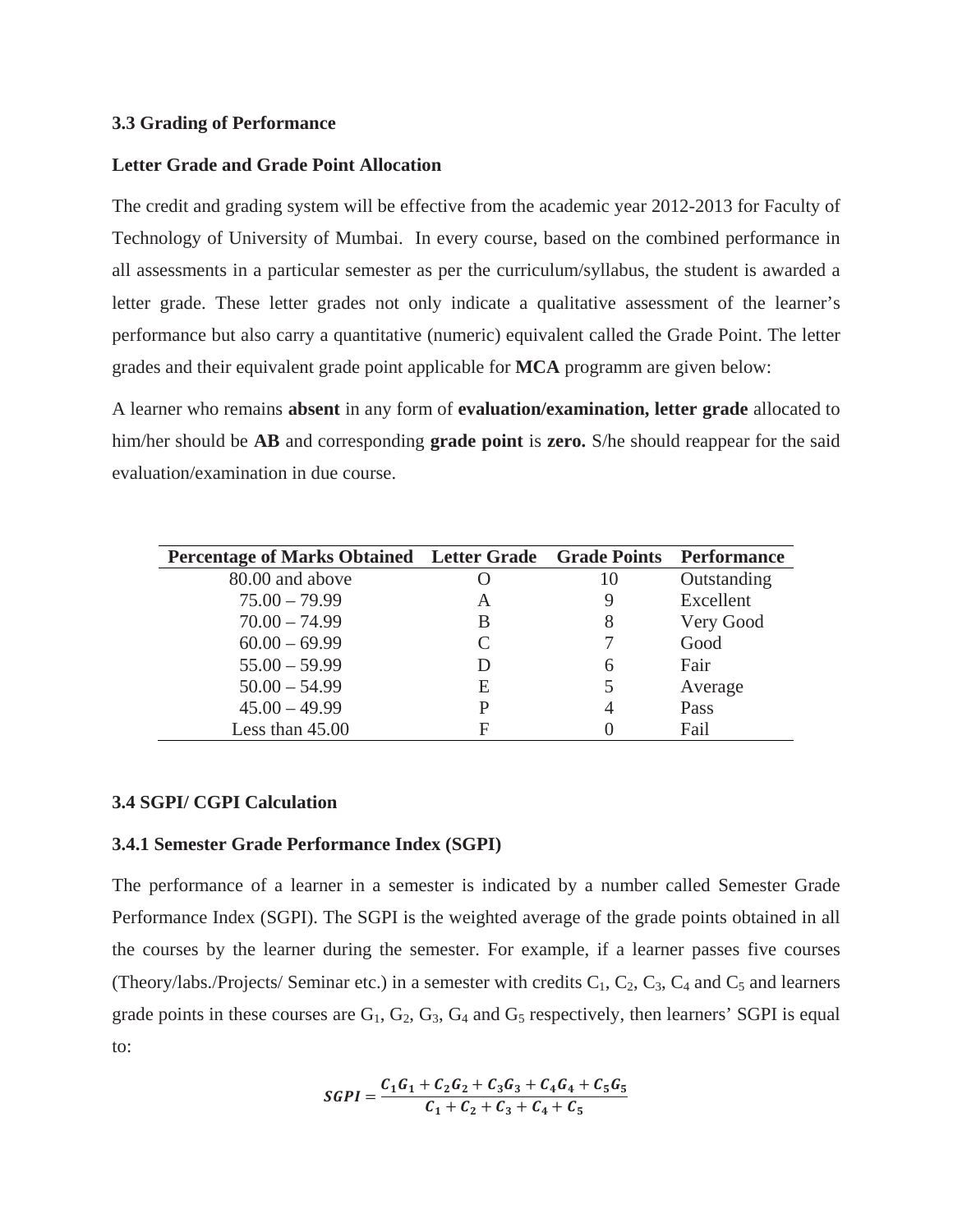The SGPI is calculated to two decimal places. The SGPI for any semester will take into consideration the "*F*or *AB*" grade awarded in that semester. For example if a learner has failed in course 4, the SGPI will then be computed as:

$$
SGPI = \frac{C_1G_1 + C_2G_2 + C_3G_3 + C_4 * ZERO + C_5G_5}{C_1 + C_2 + C_3 + C_4 + C_5}
$$

#### **3.4.2 Cumulative Grade Performance Index (CGPI)**

An up to date assessment of the overall performance of a learner from the time s/he entered the University of Mumbai is obtained by calculating a number called the Cumulative Grade Performance Index (CGPI), in a manner similar to the calculation of SGPI. The CGPI therefore considers all the courses mentioned in the curriculum/syllabus manual, towards the minimum requirement of the degree learner have enrolled for. The CGPI is calculated at the end of every semester to two decimal places and is indicated in semester grade report cards.

The CGPI will reflect the **failed status** in case of **F grade(s),** till the course(s) is/are **passed**. When the **course(s)** is/are **passed** by obtaining a **pass grade** on subsequent examination(s) the **CGPI** will only reflect the **new grade** and not the **fail grades** earned earlier.

Example: Up to semester *r* a learner has registered for *n* courses, among which s/he has "*F*" grade in  $i<sup>th</sup>$  course. The semester gradereport at the end of semester  $r$  therefore willcontain a CGPI calculated as:

$$
CGPI = \frac{C_1G_1 + C_2G_2 + C_3G_3 + ... + C_i \times ZERO + ... + C_nG_n}{C_1 + C_2 + C_3 + ... + C_i + ... + C_n}
$$

Even if a learner has **failed** in a course **more than once,** the course will figure **only once** in the **numerator** as well as the **denominator**. At the end of semester  $r+1$  s/he has appeared for examination for  $k$  number of courses including the  $i<sup>th</sup>$  **backlog course** and has cleared all the courses including the **backlog course,** the CGPI at the end of this semester is calculated as,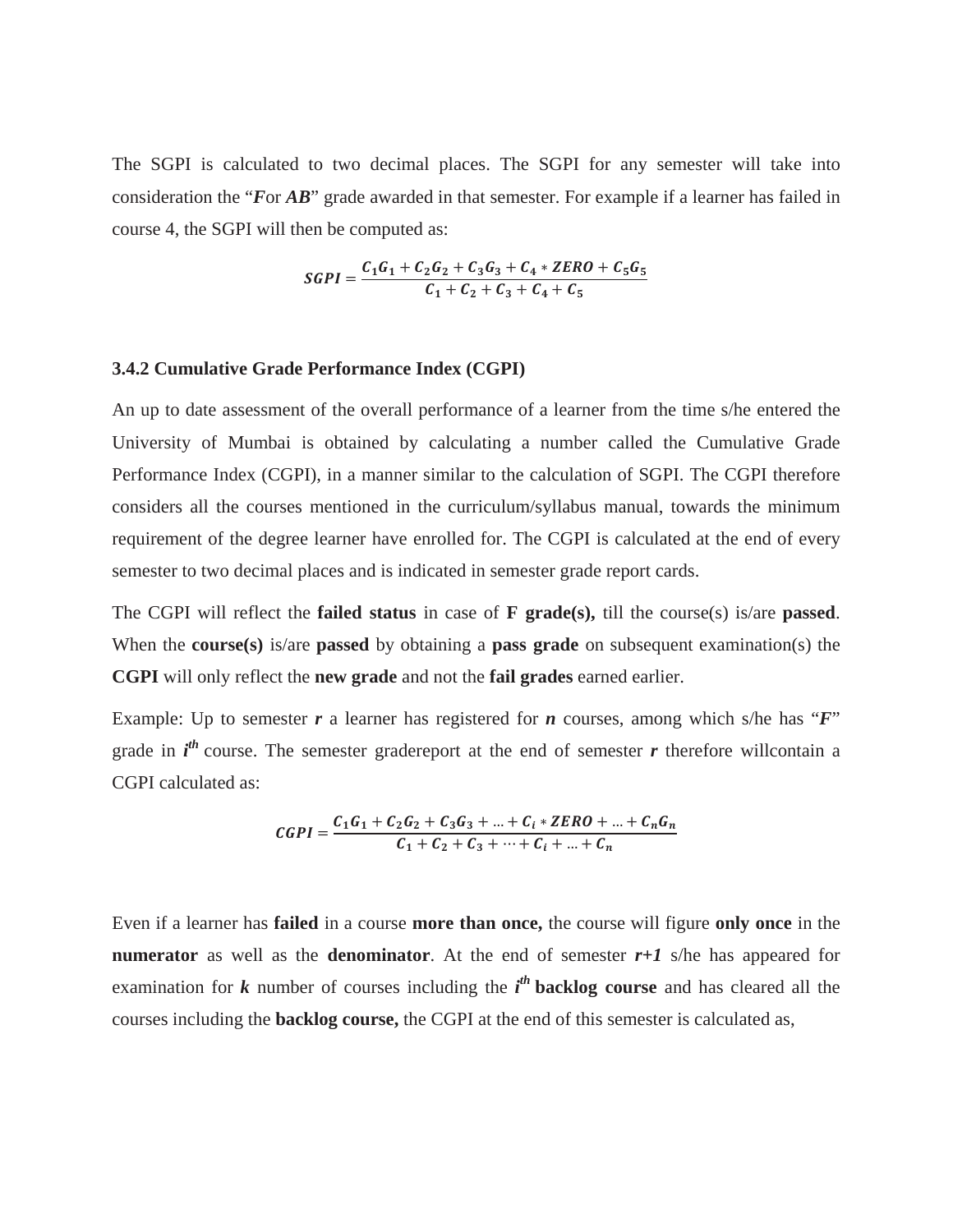$$
CGPI = \frac{C_1G_1 + C_2G_2 + C_3G_3 + ... + C_i * G_i + ... + C_nG_n}{C_1 + C_2 + C_3 + ... + C_i + ... + C_n}
$$

There will also be **a final CGPI** calculated which considers **all the credits earned** by the learner specified for a particular programme.

#### **3.5 Heads of Passing**

Internal Assessment (IA) and End Semester Examination (ESE) should be two separate heads for passing. Apart from these, Practical and /or Oral examination also should be independent head/s of passing.

#### **3.6 Promotion of Learner and Award of Grades**

A learner will be declared **PASS** and eligible for **grade** in M.C.A. course (**post graduate**  programme) if,

• A learner secures **at least 45% marks in each head of passing** mentioned above.

#### **3.7 Carry Forward of Marks**

In case of a learner who does not fulfill criteria mentioned in section 3.4 and fails in the **Internal Assessment** and/or **End Semester Examination** in one or more courses:

- A learner who **PASSES** in the **Internal Assessment** but **FAILS** in the **End Semester Examination** of the course shall reappear for the **End Semester Examination** of that course. However his/her marks of the **Internal Assessment** shall be **carried over** and he/she shall be entitled for grade obtained by him/her on passing.
- A learner who **PASSES** in the **End Semester Examination** but **FAILS** in the **Internal Assessment** of the course shall **reappear** for the **Internal Assessment** of that course. However his/her marks of the **End Semester Examination** shall be **carried over** and he/she shall be entitled for grade obtained by him/her on passing.

#### **3.8 Reexamination of Internal Assessment and End Semester Examination**

**Reexamination** for **Internal Assessment** should be completed before the commencement of next semester theory examination.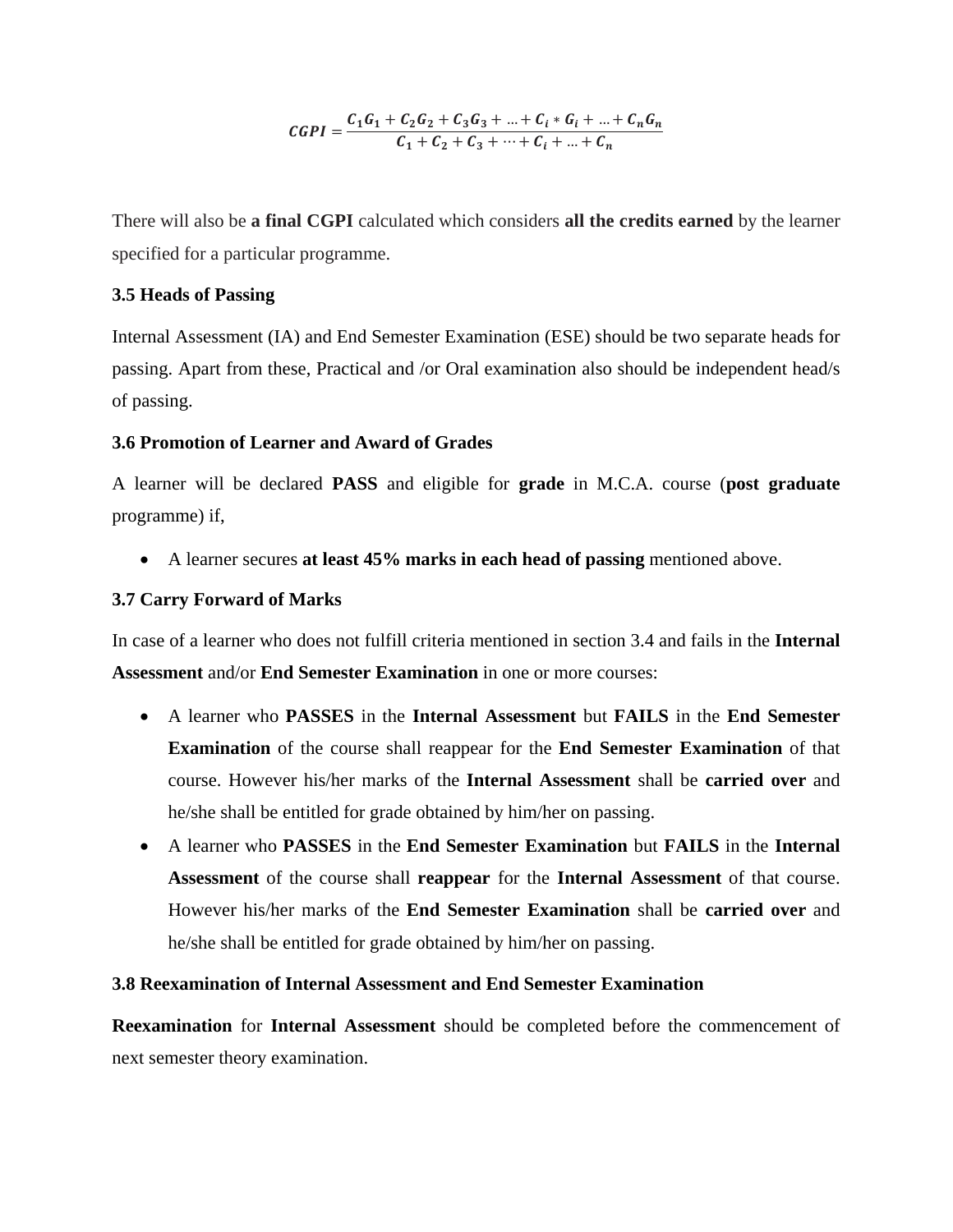**Example:** A learner who is supposed to reappear for Internal Assessment in semester-I course will appear for the reexamination before commencement of End Semester Examination of semester -II.

Re-examination of Internal Assessment will be based on single examination having same marks as of original assessment. A learner who supposed to reappear for Internal Assessment will be given some work by the concerned teacher. The work assigned can be of the form of a course project/ assignment problems/ test/ tutorials etc. A learner will do the submission of the assigned work in the predefined period. Records should be maintained properly for all the re-examinations as well as Internal Assessments.

**Reexamination** of **End Semester Examination** will be conducted as per the schedule planned by University of Mumbai

#### **3.9 Allowed to Keep Terms (ATKT):**

- 1. A learner shall be allowed to keep term for Semester II irrespective of grades obtained in each course of Semester I.
- 2. A learner shall be allowed to keep term for Semester III if s/he passes each of Semester I and Semester II

OR

S/he fails in not more than **five heads** of passing of Semester I and Semester II taken together.

- 3. A learner shall be allowed to keep term for Semester IV irrespective of grades obtained in each course of Semester III.
- 4. A learner shall be allowed to keep term for Semester V if s/he passes in all heads of Semester I,Semester II, Semester III and Semester IV

OR

S/he has passed in all heads of Semester I and Semester II and fails in not more than **five heads** of passing of Semester III and Semester IV taken together.

5. A learner shall be allowed to keep term for Semester VI irrespective of grades obtained in each course of Semester V.

Note: **Grade AB** should be considered as **failed** and treated as one head for deciding **ATKT**

Note: Even though **Term Work** is not a separate head of passing, a learner should satisfactorily complete Term Work in all courses for a particular semester as per syllabus/curriculum manual to be eligible to appear for any form of examination.